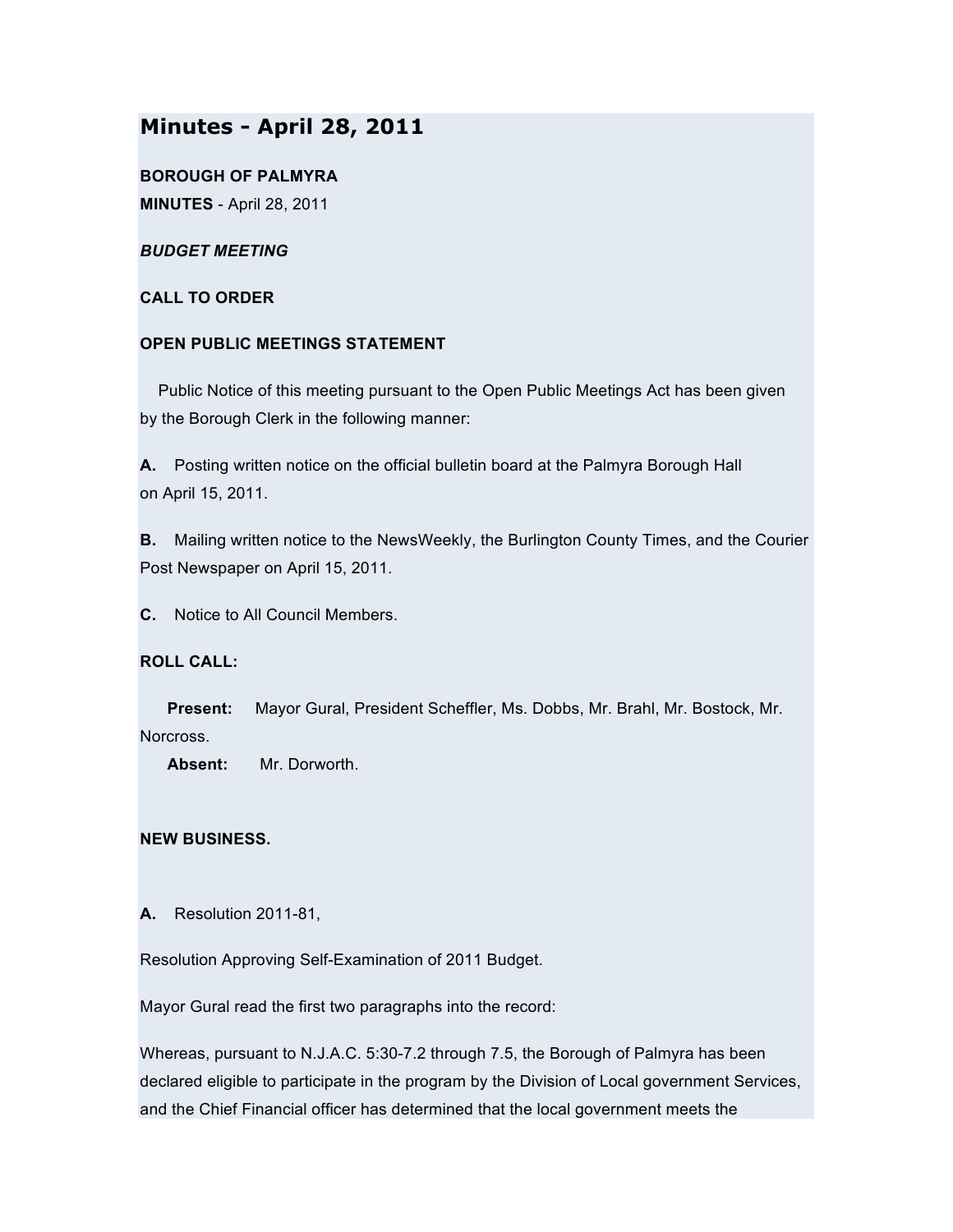necessary conditions to participate in the program for the 2011 budget year. Now, therefore be it resolved, by the governing body of Borough of Palmyra that in accordance with N.J.A.C. 5:30-7.6a & 7.6b and based upon the Chief Financial Officer's certification, the governing body has found the budget has met the following requirements:

That with reference to the following items, the amounts have been calculated pursuant to law and appropriated as such in the budget:

- **a.** Payment of interest and debt redemption charges
- **b.** Deferred charges and statutory expenditures
- **c.** Cash deficit of preceding year
- **d.** Reserve for uncollected taxes
- **e.** Other reserves and non-disbursement items
- **f.** Any inclusions of amounts required for school purposes.

Mr. Stewart, auditor explained that it is a standard resolution of adoption for the budget. Mr. Brahl made a motion to approve the resolution, President Scheffler second the motion. At the call of the roll, the vote was:

**AYES:** President Scheffler, Ms. Dobbs, Mr. Brahl, Mr. Bostock and Mr. Norcross. **NAYES:** None.

**B.** Public Hearing on 2011 Budget.

Mr. Brahl made a motion to open the hearing to the public, President Scheffler second the motion. All members present voted in favor of the motion. Mr. Radar inquired about funding for the senior citizens? Mayor Gural explained that the senior group submitted their budget this year; they requested \$700.00 since they will not be paying rent to the church this year. Mr. Radar discussed that the seniors are paying the taxes too and are not getting their money's worth. They are entitled to more funding. Mrs. Lewis explained that the seniors received a part of the municipal alliance grant usually in the amount of \$3500.00 Mr. Brahl made a motion to close the public hearing, Ms. Dobbs second the motion. All members present voted in favor of the motion.

**C.** Resolution 2011-82, Resolution Adopting The 2011 Budget.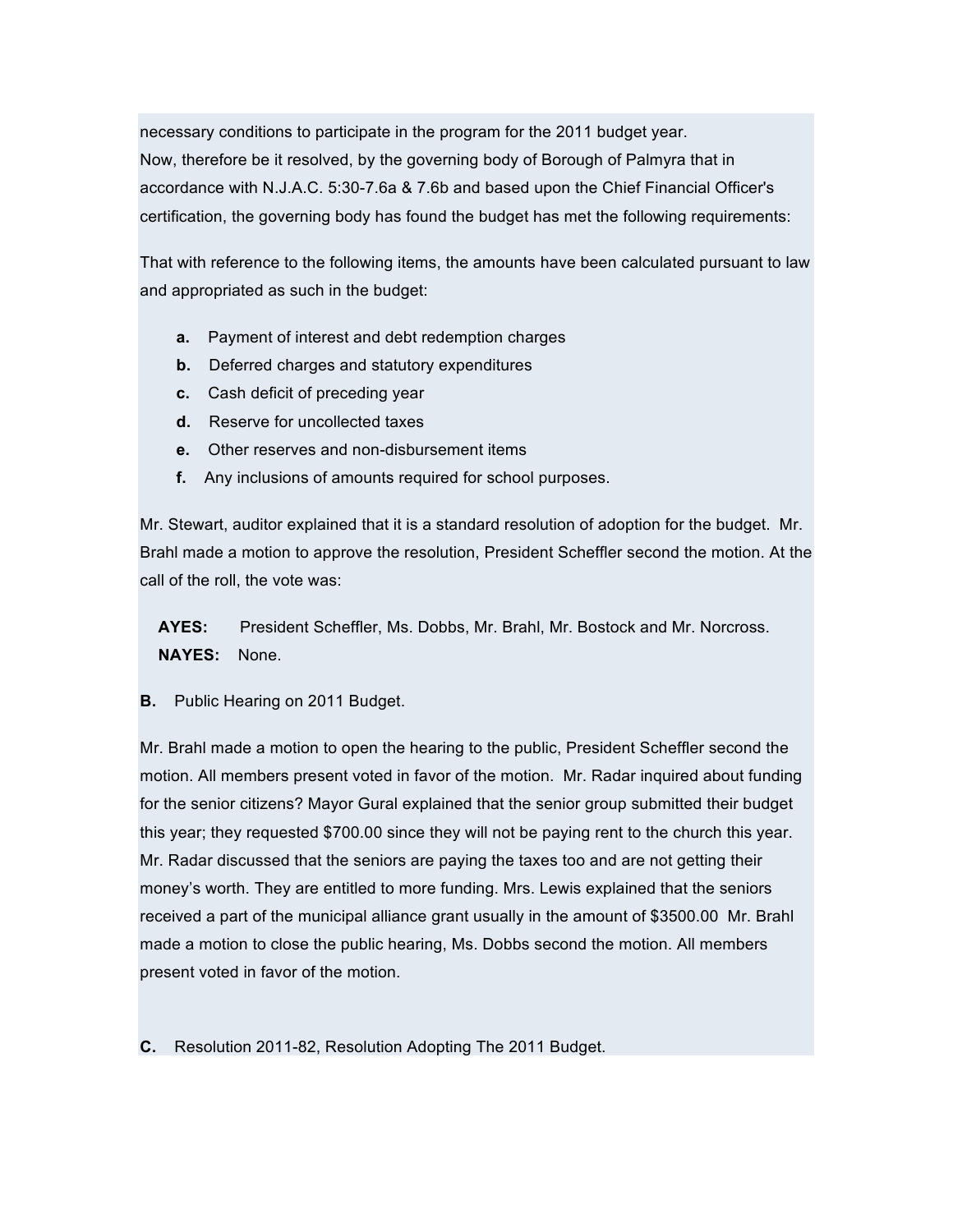Ms. Dobbs made a motion to approve the resolution, President Scheffler second the motion. At the call of the roll, the vote was:

**AYES:** President Scheffler, Ms. Dobbs, Mr. Brahl, Mr. Bostock and Mr. Norcross. **NAYES:** None.

# **D.** Resolution 2011-83,

Resolution Appointing A Stormwater Coordinator. Mr. Brahl made a motion to appoint Thomas Ryan as the stormwater coordinator, President Scheffler second the motion. All members present voted in favor of the resolution.

**E.** Resolution 2011-84,

Resolution Of Authorization For The Borough Of

Palmyra To Accept A Subgrant Award Of The Federal Fiscal Year 2009 Of Department Of Homeland Security Emergency Management Performance Grant Program Funding. Mrs. Kilmer explained that the OEM has been awarded a grant of \$8,000 from the state police. The grant is for the Borough to obtain talking pill bottles for seniors and disabled. There is a 50/50 match for the grant, but OEM has already completed the necessary hours of labor for the match. President Scheffler made a motion to approve the resolution, Mr. Norcross second the motion. At the call of the roll, the vote was:

**AYES:** President Scheffler, Ms. Dobbs, Mr. Brahl, Mr. Bostock and Mr. Norcross. **NAYES:** None.

# **OLD BUSINESS.**

# **A.** Resolution 2011-65,

Resolution Introducing the BID budget. This resolution was held until May 2, 2011 regular council meeting.

# **COORESPONDENCE.**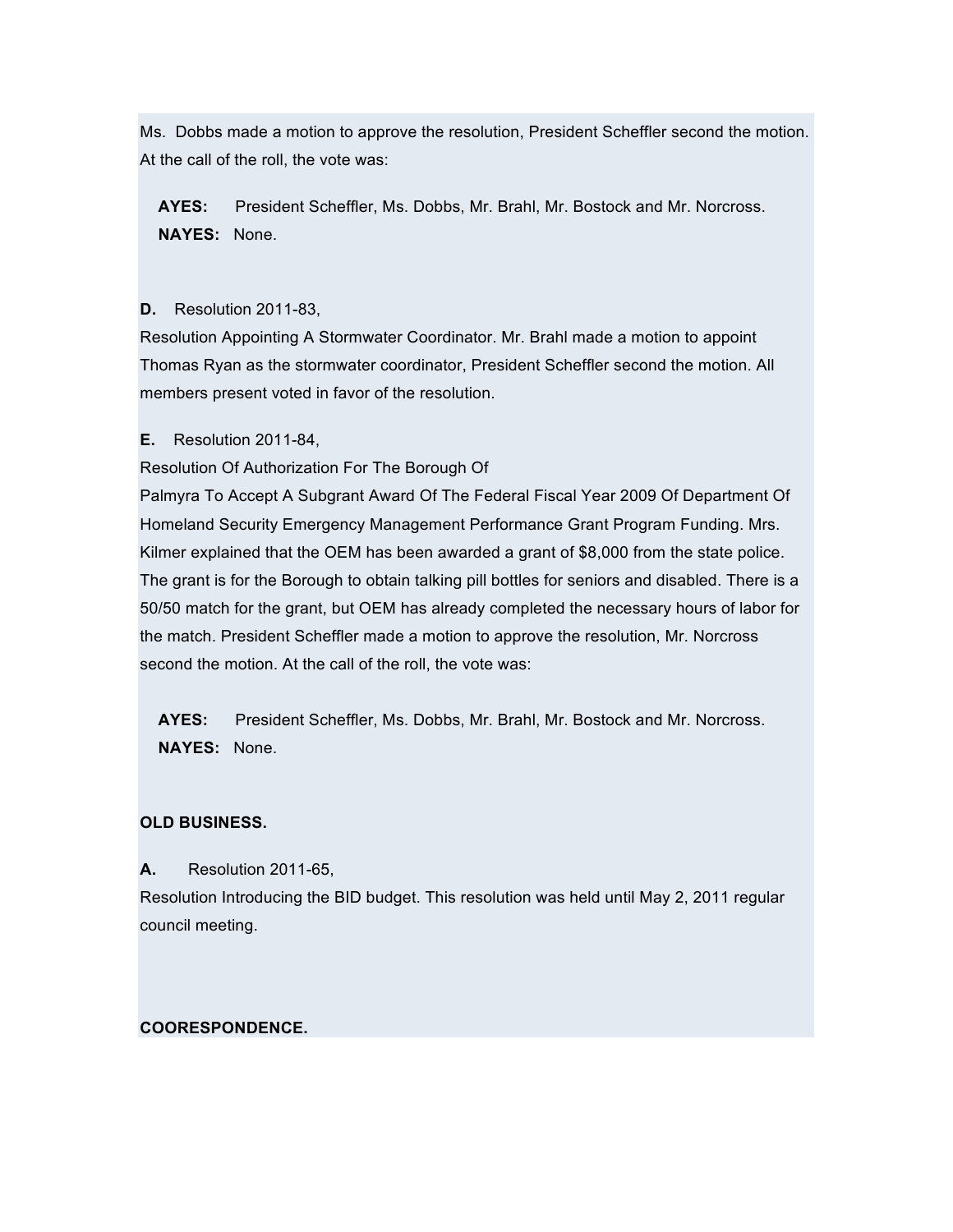Operation Take Back-Chief Pearlman explained that this was to collect medicine that is not being used or is expired from residents. The police department will handle the disposal of the medicine. It will be held from 10am-2pm this Saturday-April 30th.

# **DISCUSSIONS.**

**A.** Irrigation services to Legion Field. Mr. Bostock discussed the quotes that were received and that Mr. Bello's quote is not signed or dated. Mayor Gural recommended holding the award for further discussion on Monday night at the regular council meeting.

**B.** Landscaping Services for Legion Field. Mr. Norcross explained that he had the complete list of companies that provided quotes, but he would like to see the public works department cut the grass and the companies provide the chemical and fertilization work. Mayor Gural inquired about the lowest bidder. Mr. Norcross explained that he would prefer not to go with the lowest bidder as they did put down the chemicals correctly last year. Mayor Gural inquired if council needed a legal reason to disqualify them. Mr. Rosenberg replied that since it is not a bid, but a quote, council has the option of award. Mr. Rosenberg requested that the award be held until the regular council meeting on Monday night, so that he can meet with Mrs. Lewis, CFO and review the quotes.

#### **PUBLIC COMMENT**

Mr. Brahl made a motion to open the meeting to the public, President Scheffler second the motion. Mr. Radar discussed that he was under the impression that the BID budget was going to be reviewed this evening. The general budget for the BID does not go into detail and the administration budget is too high. Mr. Radar discussed that the quality of life amount requested does not go into detail and he inquired as to what criteria is being used to measure the success of the program. There are 75 properties in the downtown area and 20% are closed.

Mayor Gural explained that the same concerns were expressed by council members and that the budget has been placed on hold while it is reviewed by the committee. Mayor Gural agreed that the administrator salary is too high and that the committee needs to document the vacant store fronts and compare them to next year to judge the improvements. Mr. Bostock discussed that Mr. Radar has some good points and many have been discussed and reviewed. The BID has set goals to fill in the vacancies and that the BID director will develop a business plan and make a report at the end of the year. Mr. Radar inquired if the information will be available to the general public? Mayor Gural informed him that he can